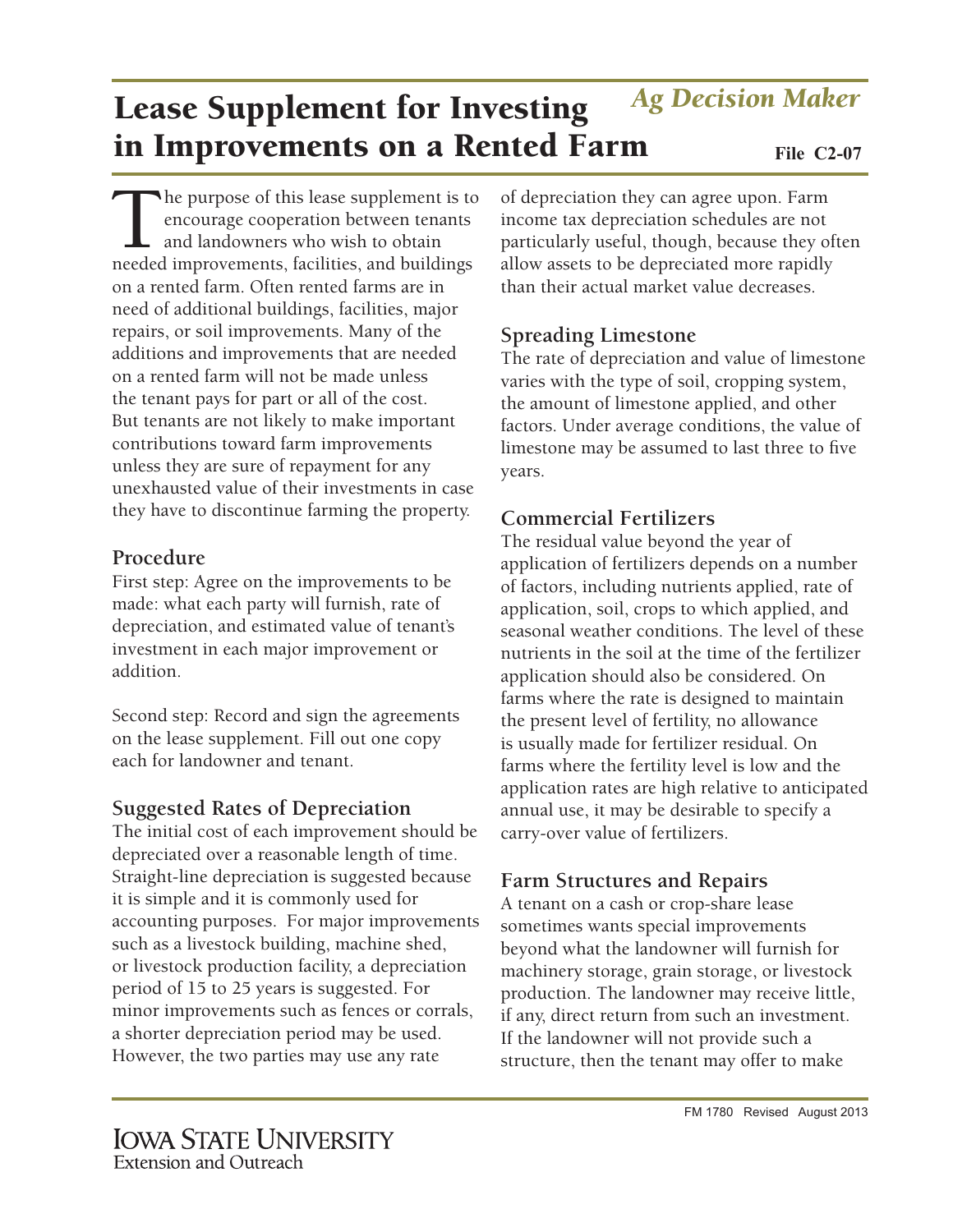the improvement provided the landowner will guarantee payment for any unused value in case the tenant has to move before fully realizing the value of the investment. If it is a structure that fits in with the landowner's improvement plan, the landowner may provide a portion of the investment and safeguard the tenant for a period of years on the part the tenant provides.

#### **Farm Drainage and Terraces**

Farm drainage and terraces usually are the

entire responsibility of the landowner. If the tenant bears all or part of the expense of tiling or ditching for drainage or constructing terraces, a suitable depreciation period for the tenant's investment should be used. In some cases, the tenant may provide labor and/or machinery for making such improvements. The Iowa Farm Custom Rate Survey (AgDM File A3-10) can be used to value the tenant's contribution in such a case. More information about tiling can be found in *AgDM Information File C2-90*, **Understanding the Economics of Tile Drainage**.

| <b>Suggestion depreciation rates</b> | Years     | <b>Annual Rate</b> |
|--------------------------------------|-----------|--------------------|
| Livestock production facilities      | $10 - 20$ | $5 - 10%$          |
| Machinery storage, grain bins        | $15 - 20$ | $5 - 7%$           |
| Tile lines                           | $10 - 15$ | $7 - 10%$          |
| Terraces                             | $10 - 15$ | $7 - 10%$          |
| Fences                               | $15 - 20$ | $5 - 7%$           |
| Lime                                 | $3 - 5$   | 20-33%             |

… and justice for all

Iowa State University Extension programs are available to all without regard to race, color, age, religion, national origin, sexual orientation, gender identity, genetic information, sex, marital status, disability, or status as a U.S. veteran. Inquiries can be directed to the Director of Equal Opportunity and Compliance, 3280 Beardshear Hall, (515) 294-7612.

Issued in furtherance of Cooperative Extension work, Acts of May 8 and June 30, 1914, in cooperation with the U.S. Department of Agriculture. Cathann A. Kress, director, Cooperative Extension Service, Iowa State University of Science and Technology, Ames, Iowa.

Prepared by William Edwards, emeritus economist professor [wedwards@iastate.edu](mailto:wedwards@iastate.edu)

<www.extension.iastate.edu/agdm> <store.extension.iastate.edu>